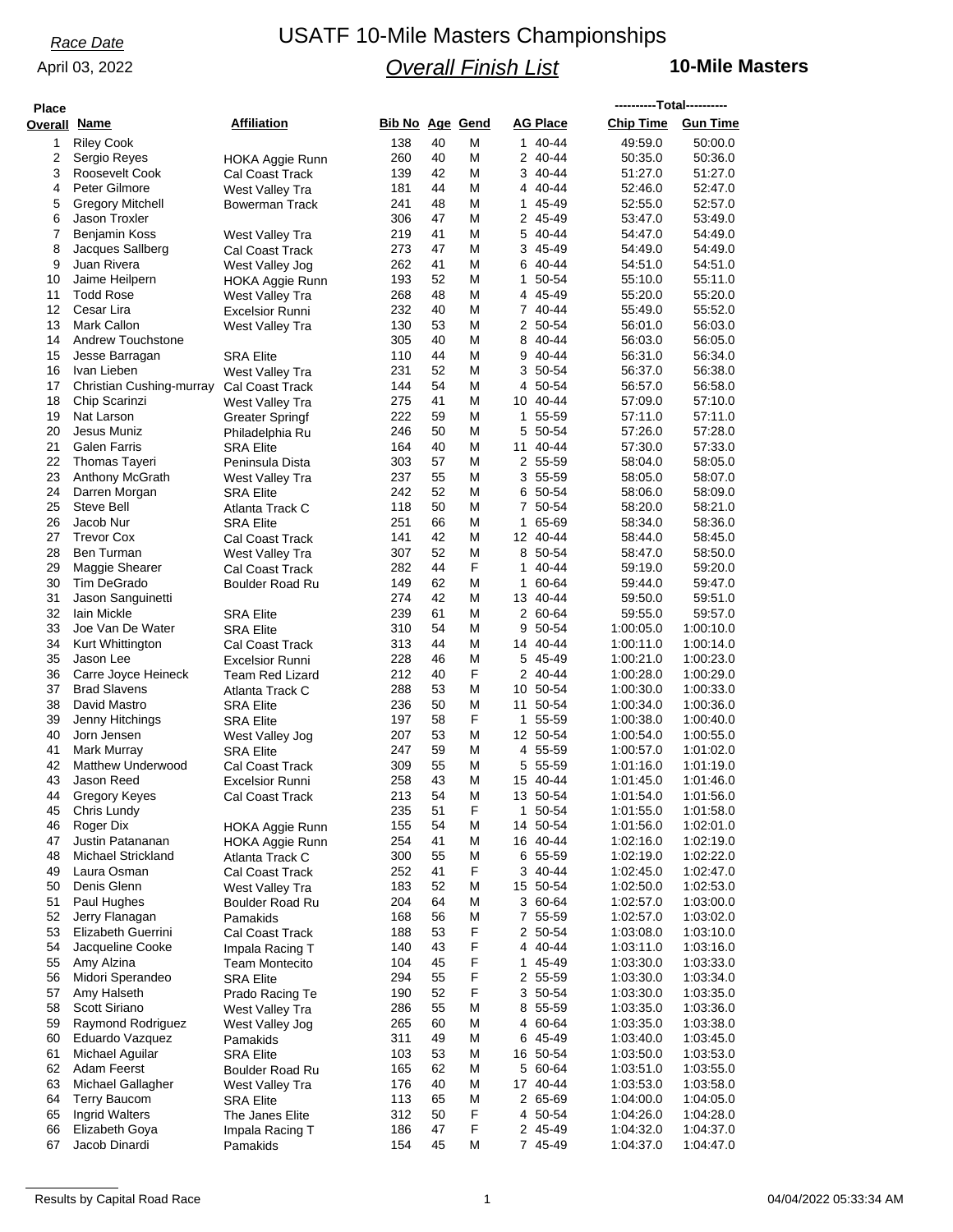#### *Race Date*

### April 03, 2022

# USATF 10-Mile Masters Championships *Overall Finish List*

**10-Mile Masters**

| <b>Place</b> |                                   |                                                  |                        |          |        |                  | ----------Total---------- |                        |
|--------------|-----------------------------------|--------------------------------------------------|------------------------|----------|--------|------------------|---------------------------|------------------------|
| Overall Name |                                   | <b>Affiliation</b>                               | <b>Bib No Age Gend</b> |          |        | <b>AG Place</b>  | <b>Chip Time</b>          | <b>Gun Time</b>        |
| 68           | Robert Leonardo                   |                                                  | 230                    | 59       | M      | 9 55-59          | 1:05:02.0                 | 1:05:03.0              |
| 69           | Anthony Stonehouse                | Lake Merritt Jo                                  | 299                    | 53       | M      | 17 50-54         | 1:05:09.0                 | 1:05:19.0              |
| 70           | Mark Hostetter                    | Wolfpack Runnin                                  | 201                    | 49       | М      | 45-49<br>8       | 1:05:31.0                 | 1:05:39.0              |
| 71           | Jay Littlepage                    | <b>Athletics Bould</b>                           | 233                    | 62       | M      | 6 60-64          | 1:05:35.0                 | 1:05:42.0              |
| 72           | Alyson Barrett                    | West Valley Tra                                  | 111                    | 43       | F      | 40-44<br>5       | 1:05:46.0                 | 1:05:52.0              |
| 73           | <b>Francis Burdett</b>            | <b>Greater Springf</b>                           | 127                    | 57       | M      | 10 55-59         | 1:06:04.0                 | 1:06:08.0              |
| 74           | Matthew Fong                      | <b>Excelsior Runni</b>                           | 171                    | 50       | М      | 18 50-54         | 1:06:09.0                 | 1:06:13.0              |
| 75           | Anne Cushman                      | <b>SRA Elite</b>                                 | 146                    | 44       | F      | 6 40-44          | 1:06:48.0                 | 1:06:53.0              |
| 76           | Lars Schmitz                      | West Valley Tra                                  | 276                    | 43       | M      | 18 40-44         | 1:06:52.0                 | 1:06:57.0              |
| 77           | Fiona Bayly                       |                                                  | 115                    | 54       | F      | 5 50-54          | 1:06:57.0                 | 1:06:59.0              |
| 78           | Doug Steedman                     | <b>HOKA Aggie Runn</b>                           | 296                    | 66       | M      | 65-69<br>3       | 1:07:03.0                 | 1:07:09.0              |
| 79           | Thomas Schumann                   | <b>Cal Coast Track</b>                           | 278                    | 57       | M      | 11 55-59         | 1:07:23.0                 | 1:07:27.0              |
| 80           | Melinda DiNapoli                  | Peninsula Dista                                  | 153                    | 52       | F      | 6<br>50-54       | 1:07:29.0                 | 1:07:34.0              |
| 81           | Dena Evans                        | Peninsula Dista                                  | 161                    | 46       | F      | 3<br>45-49       | 1:07:32.0                 | 1:07:36.0              |
| 82           | Megan Kossar                      | Impala Racing T                                  | 220                    | 51       | F      | 7 50-54          | 1:07:31.0                 | 1:07:38.0              |
| 83           | Rigo Chavez                       |                                                  | 134                    | 55       | M      | 12 55-59         | 1.07:41.0                 | 1:07:43.0              |
| 84           | <b>Mercy Sells</b>                | <b>Team Red Lizard</b>                           | 279                    | 40       | F      | 7 40-44          | 1:07:40.0                 | 1:07:46.0              |
| 85           | Gene Dykes                        | <b>Greater Philade</b>                           | 160                    | 74       | M      | 70-74<br>1       | 1:07:43.0                 | 1:07:51.0              |
| 86           | Tania Fischer                     | The Janes Elite                                  | 167                    | 56       | F      | 55-59<br>3       | 1:07:52.0                 | 1:07:54.0              |
| 87           | Christy Peterson                  | Cal Coast Track                                  | 255                    | 47       | F      | 4 45-49          | 1:07:49.0                 | 1:07:58.0              |
| 88           | Celeste Prothro                   | Impala Racing T                                  | 256                    | 42       | F      | 40-44<br>8       | 1:07:56.0                 | 1:08:02.0              |
| 89           | Lan Clayton                       |                                                  | 136                    | 54       | F      | 50-54<br>8       | 1:08:05.0                 | 1:08:13.0              |
| 90           | Daniel Sivolella                  | <b>Strawberry Cany</b>                           | 287                    | 57       | М      | 13 55-59         | 1:08:12.0                 | 1:08:21.0              |
| 91           | Jodi Buyyounouski                 | Impala Racing T                                  | 128                    | 48       | F      | 45-49<br>5       | 1:08:34.0                 | 1:08:40.0              |
| 92           | <b>Matthew Goldstein</b>          | Lake Merritt Jo                                  | 185                    | 54       | M      | 19 50-54         | 1:08:50.0                 | 1:08:59.0              |
| 93           | Kirt Iverson                      | <b>Wolfpack Runnin</b>                           | 206                    | 52       | M      | 20 50-54         | 1:08:58.0                 | 1:09:08.0              |
| 94           | <b>Richard Morrissey</b>          |                                                  | 244                    | 60       | М      | 7 60-64          | 1:09:15.0                 | 1:09:22.0              |
| 95           | Kristi Rossi                      | Impala Racing T                                  | 270                    | 53       | F      | 50-54<br>9       | 1:09:17.0                 | 1:09:24.0              |
| 96           | Peter Hsia                        | <b>Excelsior Runni</b>                           | 203                    | 61       | M      | 8<br>60-64       | 1:09:18.0                 | 1:09:26.0              |
| 97           | <b>Brian Nelson</b>               | <b>Cal Coast Track</b>                           | 250                    | 64       | Μ      | 9<br>60-64       | 1:09:23.0                 | 1:09:28.0              |
| 98           | <b>Wendy Terris</b>               | Team Red Lizard                                  | 304                    | 52       | F      | 10 50-54         | 1:09:26.0                 | 1:09:32.0              |
| 99           | Jeff Hongo                        | HOKA Aggie Runn                                  | 200                    | 56       | M      | 14<br>55-59      | 1:09:38.0                 | 1:09:44.0              |
| 100          | Tomas Rodriguez                   | Cal Coast Track                                  | 267                    | 68       | Μ      | 4 65-69          | 1:09:42.0                 | 1:09:47.0              |
| 101          | Gilberto Garcia                   |                                                  | 177                    | 52       | Μ      | 21 50-54         | 1:09:42.0                 | 1:09:50.0              |
| 102          | <b>Brian Davis</b>                | West Valley Jog                                  | 147                    | 66       | М      | 5<br>65-69       | 1:10:08.0                 | 1:10:10.0              |
| 103          | Lisa Renteria                     | <b>Skechers Perfor</b>                           | 259                    | 43       | F      | 40-44<br>9       | 1:10:02.0                 | 1:10:11.0              |
| 104          | Stella Gibbs                      | Impala Racing T                                  | 179                    | 63       | F<br>F | 60-64<br>1       | 1:10:08.0                 | 1:10:14.0              |
| 105          | Anne Ruminski<br>Michael Hochster | Impala Racing T                                  | 272<br>198             | 40<br>52 |        | 10<br>40-44      | 1:10:27.0                 | 1:10:34.0              |
| 106<br>107   | <b>Martin Lascelles</b>           | Lake Merritt Jo                                  | 223                    | 67       | Μ<br>M | 22 50-54         | 1:10:34.0                 | 1:10:44.0<br>1:10:48.0 |
| 108          | Dana Blum                         | <b>Athletics Bould</b>                           | 121                    | 58       | F      | 6 65-69<br>55-59 | 1:10:45.0<br>1:11:11.0    | 1:11:15.0              |
| 109          | Jennifer Bayliss                  | Impala Racing T                                  | 114                    | 51       | F      | 4<br>50-54<br>11 | 1:11:12.0                 | 1:11:19.0              |
| 110          | Ruben Rodriguez                   | Impala Racing T                                  | 266                    | 56       | M      | 15 55-59         | 1:11:15.0                 | 1:11:21.0              |
| 111          | Genevieve Clavier                 | <b>River City Rebe</b>                           | 135                    | 58       | F      | 5<br>55-59       | 1:11:18.0                 | 1:11:22.0              |
| 112          | Howard Iseri                      | <b>Buffalo Chips R</b><br><b>River City Rebe</b> | 205                    | 62       | M      | 10 60-64         | 1:11:38.0                 | 1:11:46.0              |
| 113          | Euleen Josiah-Tanner              | T.H.E. Track Te                                  | 211                    | 47       | F      | 6 45-49          | 1:11:48.0                 | 1:11:51.0              |
| 114          | Eugene Myers                      | Potomac Valley                                   | 248                    | 69       | M      | 7 65-69          | 1:12:02.0                 | 1:12:07.0              |
| 115          | Jeffery Barros                    | <b>Boulder Road Ru</b>                           | 112                    | 64       | Μ      | 11<br>60-64      | 1:12:09.0                 | 1:12:15.0              |
| 116          | Kathi Sleavin                     | Club Northwest                                   | 289                    | 63       | F      | 2 60-64          | 1:12:12.0                 | 1:12:20.0              |
| 117          | Enrique Rodriguez                 | Pamakids                                         | 264                    | 47       | M      | 9 45-49          | 1:12:18.0                 | 1:12:25.0              |
| 118          | Jerry Learned                     | Atlanta Track C                                  | 225                    | 73       | Μ      | 2 70-74          | 1:12:23.0                 | 1:12:28.0              |
| 119          | <b>Rick Soper</b>                 | Lake Merritt Jo                                  | 292                    | 61       | M      | 12 60-64         | 1:12:28.0                 | 1:12:38.0              |
| 120          | <b>Mathieu DesJardins</b>         | West Valley Tra                                  | 152                    | 52       | Μ      | 23 50-54         | 1:12:39.0                 | 1:12:45.0              |
| 121          | John Hirschberger                 | <b>Tamalpa Runners</b>                           | 196                    | 70       | Μ      | 3 70-74          | 1:12:41.0                 | 1:12:48.0              |
| 122          | David Dunbar                      | Jamul Toads                                      | 158                    | 72       | M      | 4 70-74          | 1:12:43.0                 | 1:12:50.0              |
| 123          | Marisa Beck                       | Impala Racing T                                  | 116                    | 44       | F      | 40-44<br>11      | 1:12:47.0                 | 1:12:50.0              |
| 124          | <b>Rick Bruess</b>                | <b>Athletics Bould</b>                           | 126                    | 62       | Μ      | 13 60-64         | 1:12:45.0                 | 1:12:52.0              |
| 125          | Kathleen Cushing-murray           | The Janes Elite                                  | 145                    | 57       | F      | 6 55-59          | 1:12:58.0                 | 1:13:03.0              |
| 126          | Ken Camet                         | West Valley Jog                                  | 131                    | 60       | Μ      | 14 60-64         | 1:13:03.0                 | 1:13:08.0              |
| 127          | Chris Jones                       | Pamakids                                         | 209                    | 50       | M      | 24 50-54         | 1:13:12.0                 | 1:13:18.0              |
| 128          | Lisa Gallagher                    | West Valley Tra                                  | 175                    | 40       | F      | 12 40-44         | 1:13:20.0                 | 1:13:26.0              |
| 129          | Tina Klein                        | T.H.E. Track Te                                  | 217                    | 57       | F      | 7 55-59          | 1:14:39.0                 | 1:14:44.0              |
| 130          | Doug Bell                         | Boulder Road Ru                                  | 117                    | 71       | M      | 5 70-74          | 1:14:38.0                 | 1:14:45.0              |
| 131          | Patti Shore                       | Impala Racing T                                  | 284                    | 55       | F      | 8 55-59          | 1:14:55.0                 | 1:15:02.0              |
| 132          | Shawnessy Dusseau                 | West Valley Tra                                  | 159                    | 40       | F      | 13 40-44         | 1:14:55.0                 | 1:15:02.0              |
| 133          | Stephanie Styczynski              | <b>SRA Elite</b>                                 | 301                    | 46       | F      | 7 45-49          | 1:15:07.0                 | 1:15:17.0              |
| 134          | Merry Dearmon-Moore               |                                                  | 148                    | 68       | F      | 1 65-69          | 1:15:27.0                 | 1:15:36.0              |